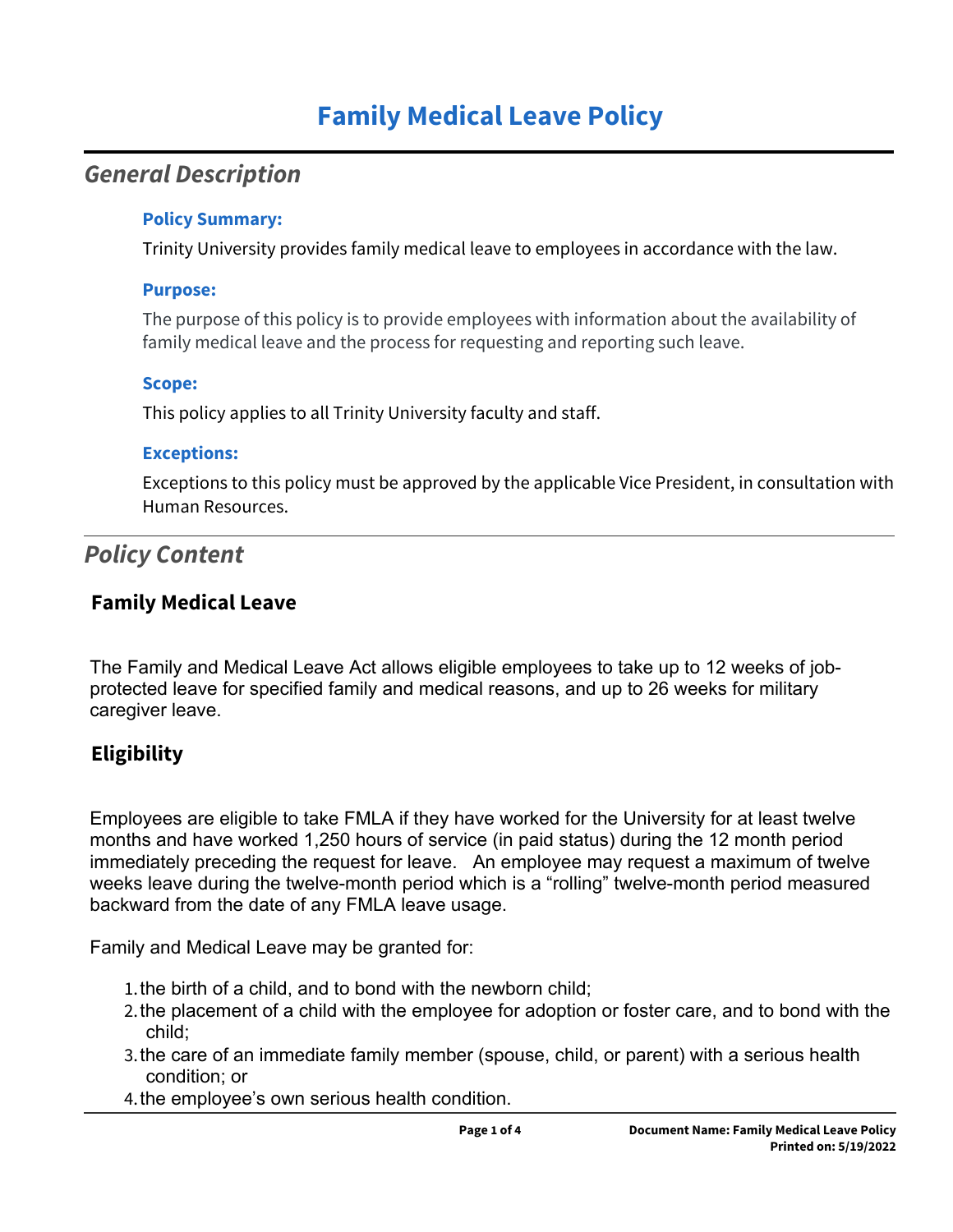5.For any qualifying exigency arising out of the fact that a spouse, son, daughter, or parent is a service member on covered active duty or call to covered active duty status as a member of the National Guard, Reserves, or Regular Armed Forces.

Leave taken under a disability leave plan or as workers' compensation that also qualifies as FMLA leave due to the employee's own serious health condition may be designated as FMLA leave. Medical leave and benefits will be coordinated between Human Resources and the Risk Management department in accordance with applicable law.

An eligible employee may also take up to 26 workweeks of unpaid, job protected leave during a "single twelve-month period" to care for a covered servicemember with a serious injury or illness, when the employee is a spouse, son, daughter, parent or next of kin of the servicemember. The "single twelve-month period" for military caregiver leave is different from the twelve-month period used for other FMLA leave reasons.

### **Intermittent Leave**

When it is medically necessary, an employee may request intermittent leave (separate blocks of time due to a single qualifying reason) or a reduced work schedule (less hours per workweek or work day). The medical necessity of intermittent or reduced leave must be certified. If intermittent leave or reduced hours are medically necessary and foreseeable for planned medical treatment, the employee must make a reasonable effort to schedule the treatments so as to not unduly disrupt the operations of the university. Periodic re-certification may be requested, including if the medical circumstances of the original certification change significantly (for example duration of the illness, nature of the illness, additional leave time beyond the original request). During the period of intermittent or reduced scheduled leave that is foreseeable based on planned medical treatment, the employee may be temporarily transferred to an alternative position that better accommodates the recurring periods of leave.

## **Requesting Family and Medical Leave**

Employees must submit a written request for FMLA to Human Resources. In cases where the leave is foreseeable, the request must be submitted at least thirty days prior to the commencement of leave. When the need for leave is unforeseeable or foreseeable less than 30 days in advance, the employee must provide notice as soon as possible and practicable under the circumstances. In addition, when possible, employees should make reasonable efforts in scheduling leaves to avoid disrupting the work unit. Family and medical leave requests must be documented by a physician or health care provider, except in cases of the birth or adoption of a child. Medical certification forms are available from the Office of Human Resources. The requested leave will be coordinated with Human Resources and the applicable supervisor.

## **Salary and Benefits during Family Medical Leave**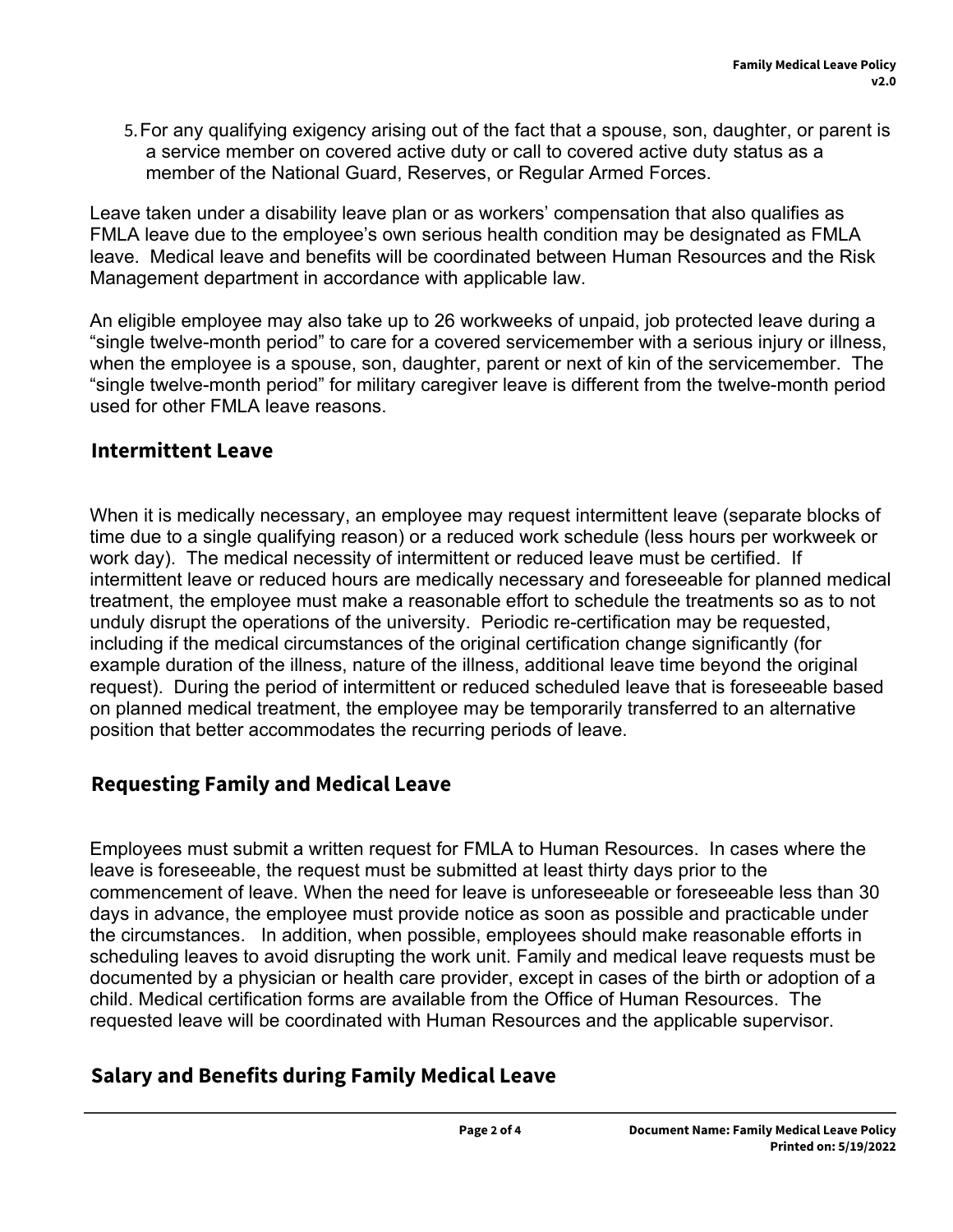Employees will be required to use Vacation leave, Sick Leave and/or Parental Leave (if applicable) concurrently with Family Medical Leave for any part of the twelve-week Family and Medical or Military Leave when paid leave is available. During an approved leave, the employee remains eligible to continue medical, dental, life, and disability premiums. The University will continue to contribute its portion of the total premium, and the employee will pay the remaining balance on a schedule agreed upon by the University and the employee. Using paid leave will not extend the maximum amount of leave available. When paid leave is exhausted, the remaining leave is unpaid. Sick leave and vacation benefits will continue to accrue only during the portion of leave when the employee is in paid status.

# **Authentication, Requests for Additional Information, Second/Third Opinions, and Recertification**

The University may require a health care provider to authenticate or clarify a certification. In addition, when the University does not have sufficient information to determine whether leave is Family Medical Leave-qualifying, additional information may be requested. In addition, the University may require an employee to undergo a second and/or third opinion or to obtain recertification, as allowed by law.

### **Return to Work**

On return from FMLA leave, an employee is entitled to be returned to the same position the employee held when leave commenced, or to an equivalent position with equivalent benefits, pay, and other terms and conditions of employment. Upon returning to work, an employee needs to provide a release to return to work. If not released to full duty, the employee may be asked to provide a Work Capacity Medical Release form. Human Resources will work with the supervisor on any requested accommodations prior to returning to work. However, an employee is considered to have resigned voluntarily if:

- 1.The employee does not return to work after the end of the approved leave period and has not received additional leave as a reasonable accommodation.
- 2.The employee has accepted other non-military employment during the leave period.

For details and request on Family Medical Leave and FMLA Military Leave, please contact the Office of Human Resources.